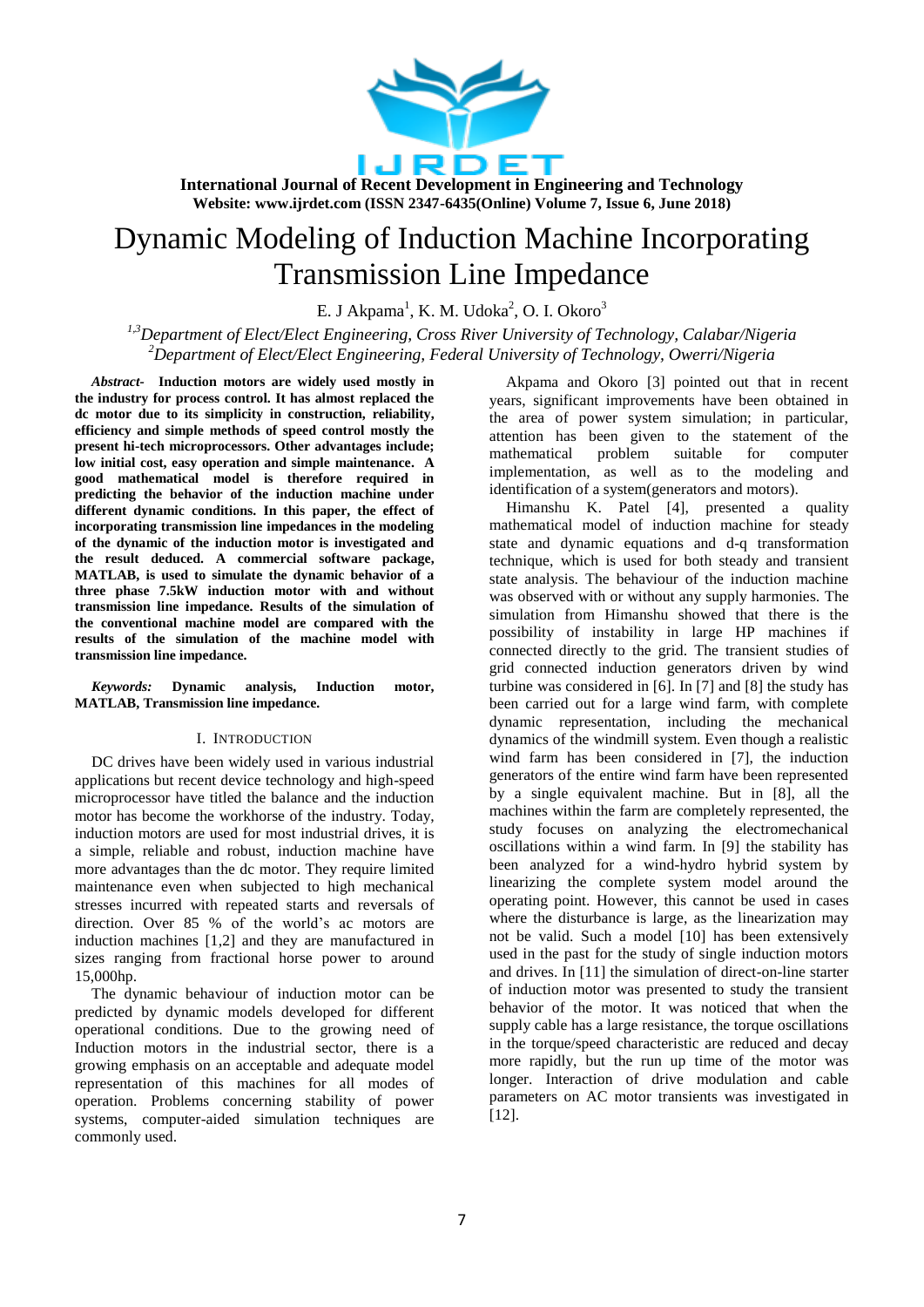

Divya and Rao [13] carried out a study by simulating a single induction generator connected to the infinite bus through a double circuit transmission line, the dynamic behavior of the system was obtained by simulation with MALAB.

It is worthy to note that a lot of work has been done in the analysis of induction machine, yet the effect of transmission line parameters on the machine has not been investigated. If the transients in the grid are neglected, then there seems to be no justification for including stator transient. If the network transients are included, the problem could become computationally intractable. Moreover, the need for such a detailed representation is yet to be established. It is also not clear whether the inclusion of the exponentially decaying components of electrical transients is desirable. Never the less, the simulation of the induction machine and the effect when transmission line parameters are included is investigated here.

## II. INDUCTION MACHINE MODELING

The modeling of induction machine is not new, depending on the complexity and details investigated by the modeller. No model is complex or simple, it all depends on what the modeller is actually looking. Machine modeling takes a detailed form only when its modeling becomes perfect to a greater accuracy. When the stator eddy current path is taken into account, the uniform air-gap theory in phase model analysis becomes inefficient to take care of the transients. This drawback necessitates the introduction of analysis of the machine in d-q axis Frame.

The two axes modeling (d-q model) using Park's transformation theory in state space representation converts the machine from phase model to dq model.

## *A. Conventional Model of the Machine*

In order to develop an acceptable model of an induction machine, numerous non-linear differential equations are developed from the dq equivalent circuit of the machine using Kirchhoff's voltage and current law. First the conventional machine models is developed following assumptions below, [14];

- 1. The machine is symmetrical with a linear air-gap and magnetic circuit
- 2. Saturation effect, skin-effect and temperature effect are neglected
- 3. Harmonics is neglected and the stator voltages are balanced.

The transients performance of the induction machine are governed by differential equations which can be described in several ways; they only differ in minor details and in their suitability for use in a given application. The d-q axis formulation provides a convenient way of modelling the machine and is most suitable for numerical solutions. This is preferable to the space-vector machine model that describes the machine regarding complex variables. Figure 1 show the d-q equivalent circuits of the induction machine.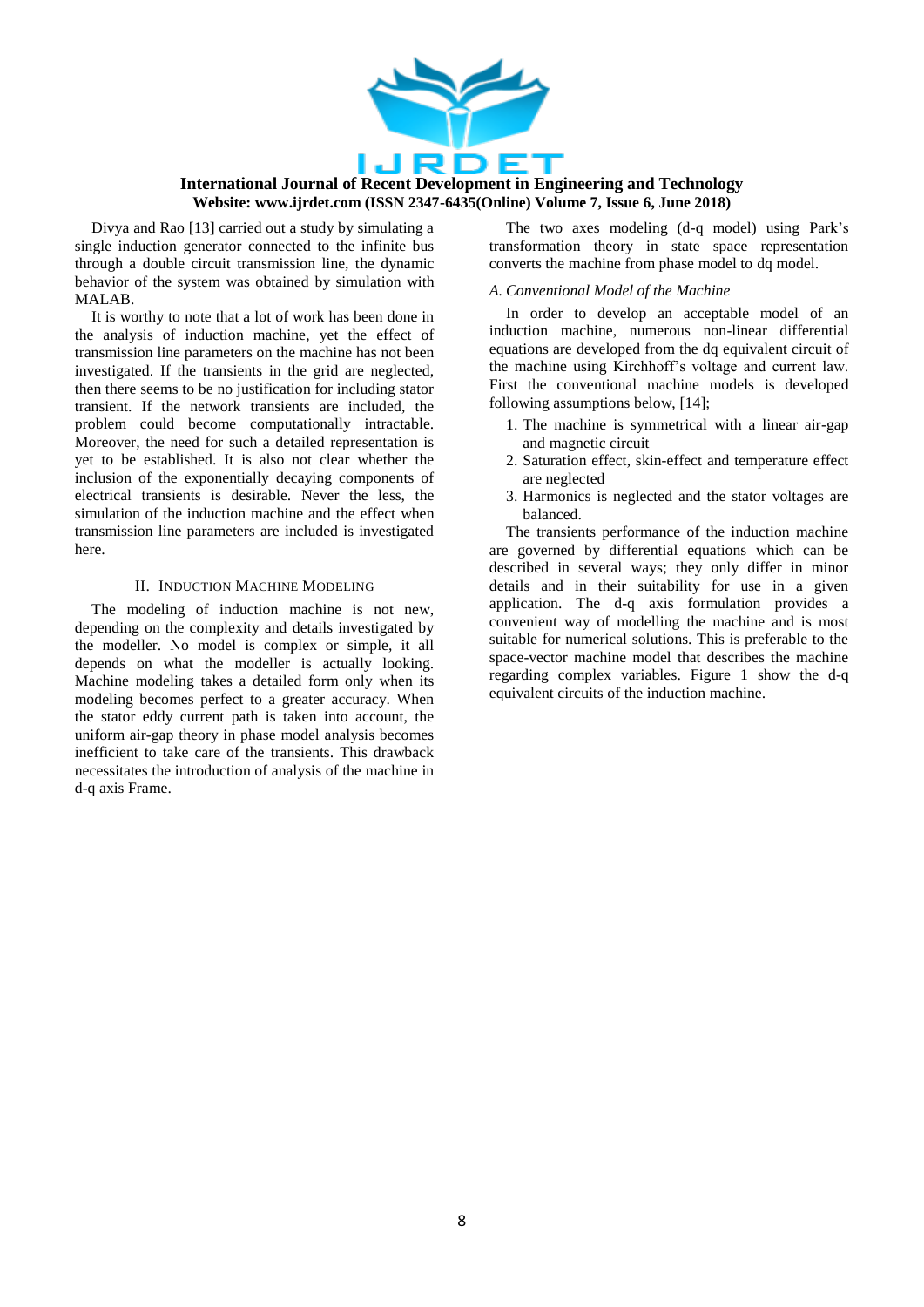





**Figure 1: Q- and D-axis Equivalent circuit of an Induction Machine**

The voltage balance equation for the d,q coils in arbitrary reference frame readily written as in [15]:

$$
\begin{bmatrix}\nV_{qs} \\
V_{ds} \\
V_{qr} \\
V_{qr}\n\end{bmatrix} = \begin{bmatrix}\nR_s + L_s \rho & \omega L_s & L_m \rho & \omega L_m \\
-\omega_c L_s & R_s + L_s \rho & -\omega L_m & L_m \rho \\
L_m \rho & (\omega - \omega_r) L_m & R_r + L_r \rho & (\omega - \omega_r) L_r \\
-(\omega - \omega_r) L_m & L_m \rho & -(\omega - \omega_r) L_r & R_r + L_r \rho\n\end{bmatrix} \begin{bmatrix}\ni_{qs} \\
i_{ds} \\
i_{qr} \\
i_{qr}\n\end{bmatrix}
$$
\n(1)

Where 
$$
L_s = L_{ls} + L_m
$$
,  $L_r = L_{lr} + L_m$ , (2)

It is always recommended to transform equation (1) to d-q axis fixed either to stator, the rotor or rotating in synchronism with the supply voltages. In order to study the effects of rotor side disturbances (such as sudden change in shaft load, moment of inertia etc) of the

$$
\begin{bmatrix} V_{qs}^r \\ V_{ds}^r \\ V_{qr}^r \\ V_{qr}^r \end{bmatrix} = \begin{bmatrix} R_s + L_s \rho & \omega_r L_s \\ -\omega_r L_s & R_s + L_s \rho \\ L_m \rho & 0 \\ 0 & L_m \rho \end{bmatrix}
$$

 $P[i] = -[L]^{-1}([R] + \omega_r[G]) [i] + [L]^{-1}[V] (5)$ 

For the purpose of digital simulation, equation (4) is represented in state variable form with currents as state variables.

machine, rotor reference frame may be adopted successfully. For rotor reference frame

$$
\omega_c = \omega_r
$$
 (3) stator supply angular frequency (radian/sec)

Equations (1) and (3) gives equation (4)

$$
\begin{array}{ccc}\nL_m \rho & \omega_r L_m \\
-\omega_r L_m & L_m \rho \\
R_r + L_r \rho & 0 \\
0 & R_r + L_r \rho\n\end{array}\n\begin{bmatrix}\ni_q^r s \\
i_d s \\
i_q^r r \\i_q^r r\end{bmatrix}
$$
\n(4)

Where

$$
[V] = [V_{qs} V_{ds} 0 0]t (6)
$$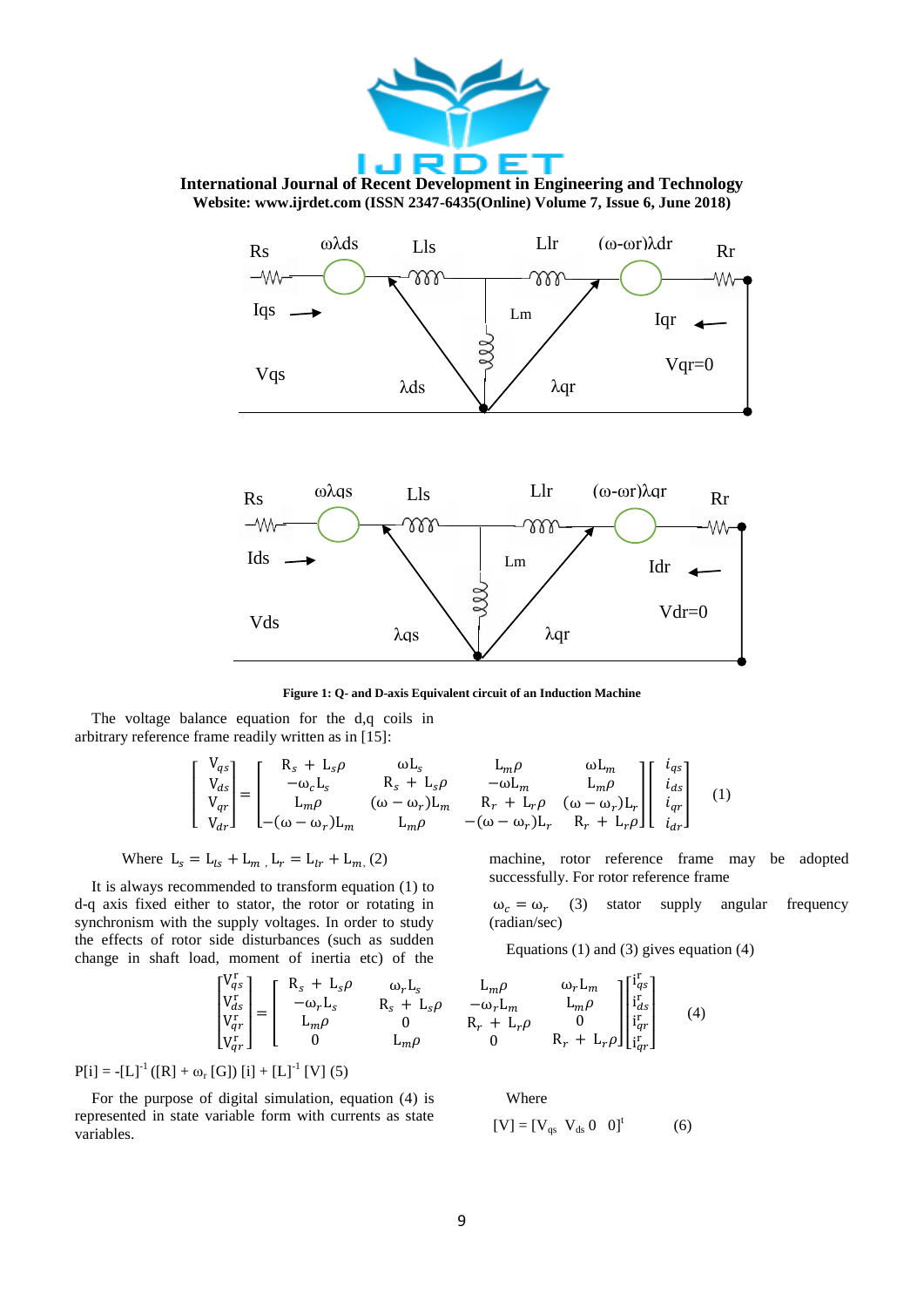



**Figure 2 Induction motor connected to infinite bus-bar**

In this case, the parameters of the transformed stator circuits are modified to take account of the circuit parameters and the coefficient matrices of equation (4) are likewise modified and redefined as:

$$
[ R ] = diag [ R_s + R_t, R_s + R_t, R_r R_r ] \quad (12)
$$

$$
[L] = \begin{bmatrix} L_s + L_t & 0 & 0 & 0 \\ 0 & L_s + L_t & 0 & 0 \\ 0 & 0 & L_r & 0 \\ 0 & 0 & 0 & L_r \end{bmatrix}
$$
 (13)

$$
[G] = \begin{bmatrix} 0 & \mathbf{L}_s + \mathbf{L}_t & 0 & \mathbf{L}_m \\ -(\mathbf{L}_s + \mathbf{L}_t) & 0 & -\mathbf{L}_m & 0 \\ 0 & 0 & 0 & 0 \\ 0 & 0 & 0 & 0 \end{bmatrix} \tag{14}
$$

The inclusion of the simple transmission circuit representation enables realistic modeling of those situations where a motor draws a high current from the supply over a relatively long transmission link [1].

#### III. SIMULATION AND RESULTS

In this paper, simulations have been developed in MATLAB. The simulations have been carried out using the motor and transmission line data. The simulation results for the induction motor are presented in figures, 3- 8, and compared to investigate the effects of incorporating transmission line impedance in the dynamic analysis of induction motor. The following were observed from the simulation results:

- i. The Peak phase currents and electromagnetic torque in the transient region at start up is higher when transmission line impedance is neglected than when the impedance is considered. Also the phase currents reaches steady state faster when transmission line impedance is neglected than when the impedance is considered.
- ii. The mechanical Rotor speed reaches synchronous speed faster when transmission line impedance is neglected than when the motor is connected to a line with impedance.

## IV. CONCLUSION

This paper presents a quality and comprehensive model for induction motor which can be used for studying the behavior under different operating conditions. The paper also shows that MATLAB software package is highly suitable for the dynamic simulation of induction motor with and without transmission line impedance.

The induction motor was simulated with and without transmission line impedance and comparison made to investigate the effect of neglecting the transmission line impedance. The general conclusion based on the comparison can be summarized as follows:

(a) The induction motor has higher starting current and torque when the transmission line impedance is neglected than when the impedance was considered in the simulation.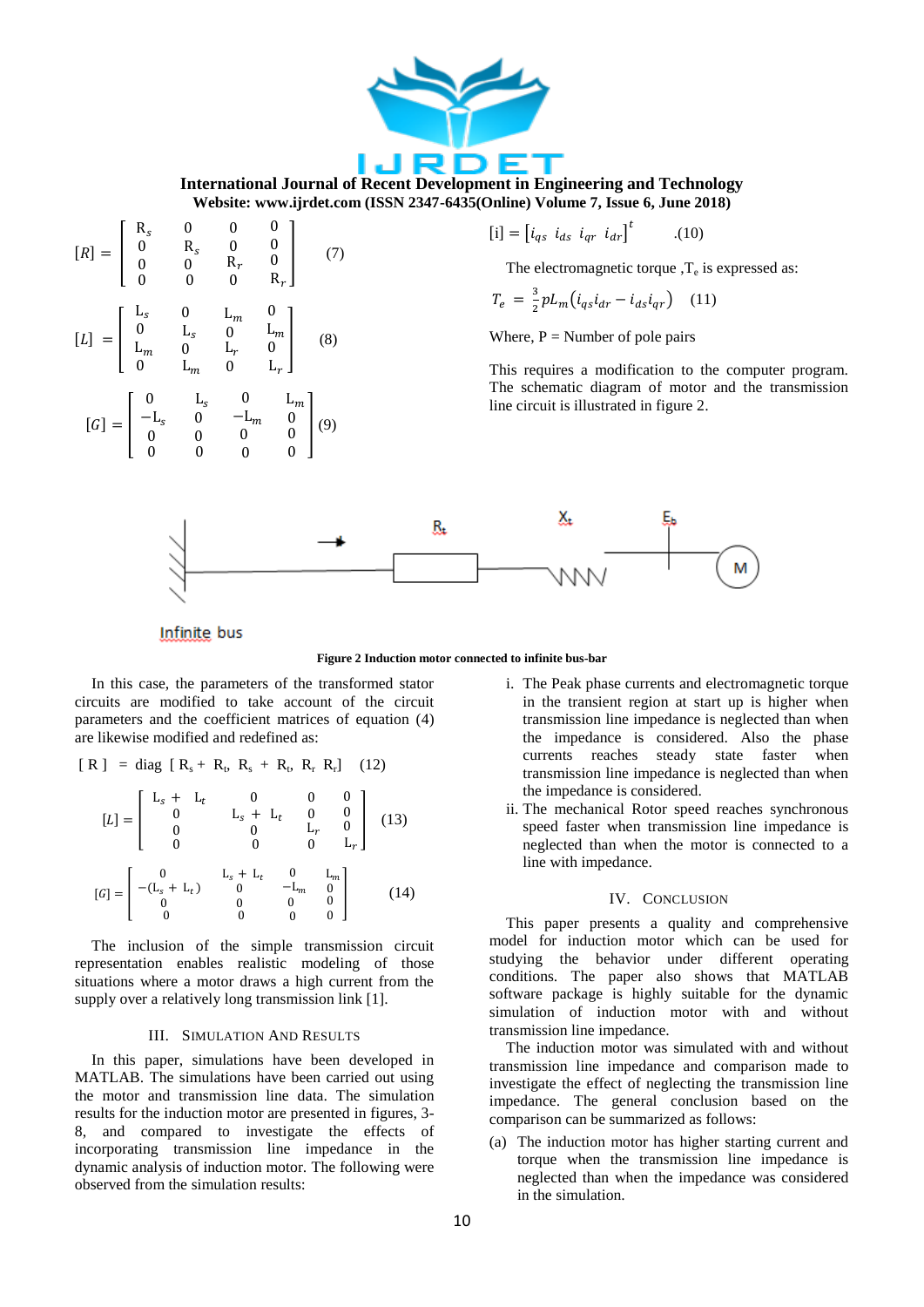

## *Machine Data :*

- (b) There is a significant difference between the results of the simulation of the induction motor when the transmission line impedance is neglected and when the impedance is incorporated in the simulation.
- (c) The simulated induction motor model with transmission line impedance included gives comparatively good result and can therefore be conveniently used to predict the actual motor performances in dynamic state.

Machine rating : 7.5kW, 340V, 4 Poles Delta connected. Stator and Rotor Resistances is given as  $2.5\Omega$  and  $0.9\Omega$ respectively,

Stator and Rotor reactance is given as  $1.9\Omega$  and  $3.0\Omega$ respectively,

Magnetising Reactance is  $55.3\Omega$ .

The motor Inertia is 0.11kgm<sup>2</sup>.

The Transmission Line Resistance and Inductance is  $0.55\Omega$  and  $0.006H$  respectively.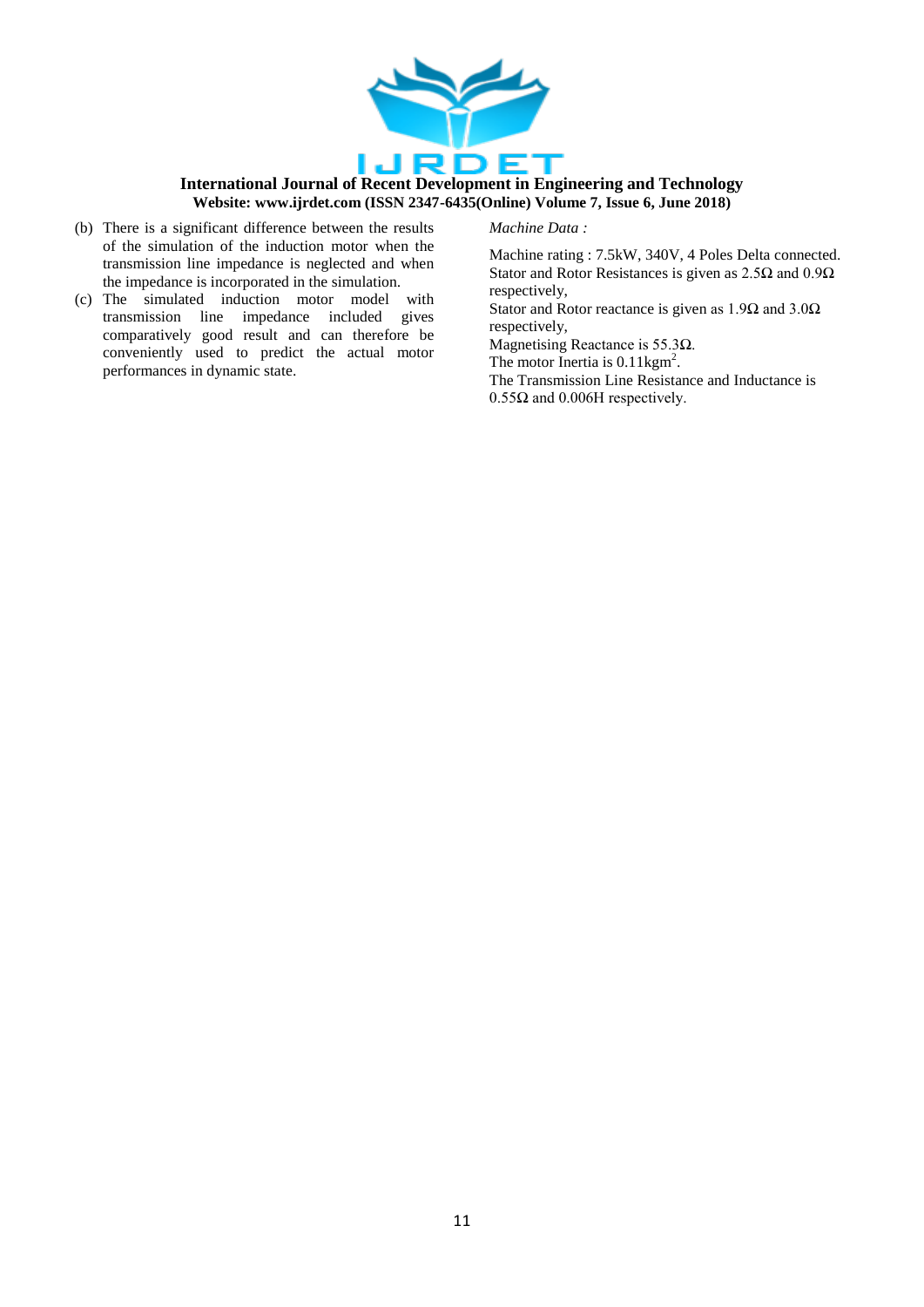

**Figure 5 : A graph of Ics current against time**

**Figure 8 : A graph of Mech. Speed against time**